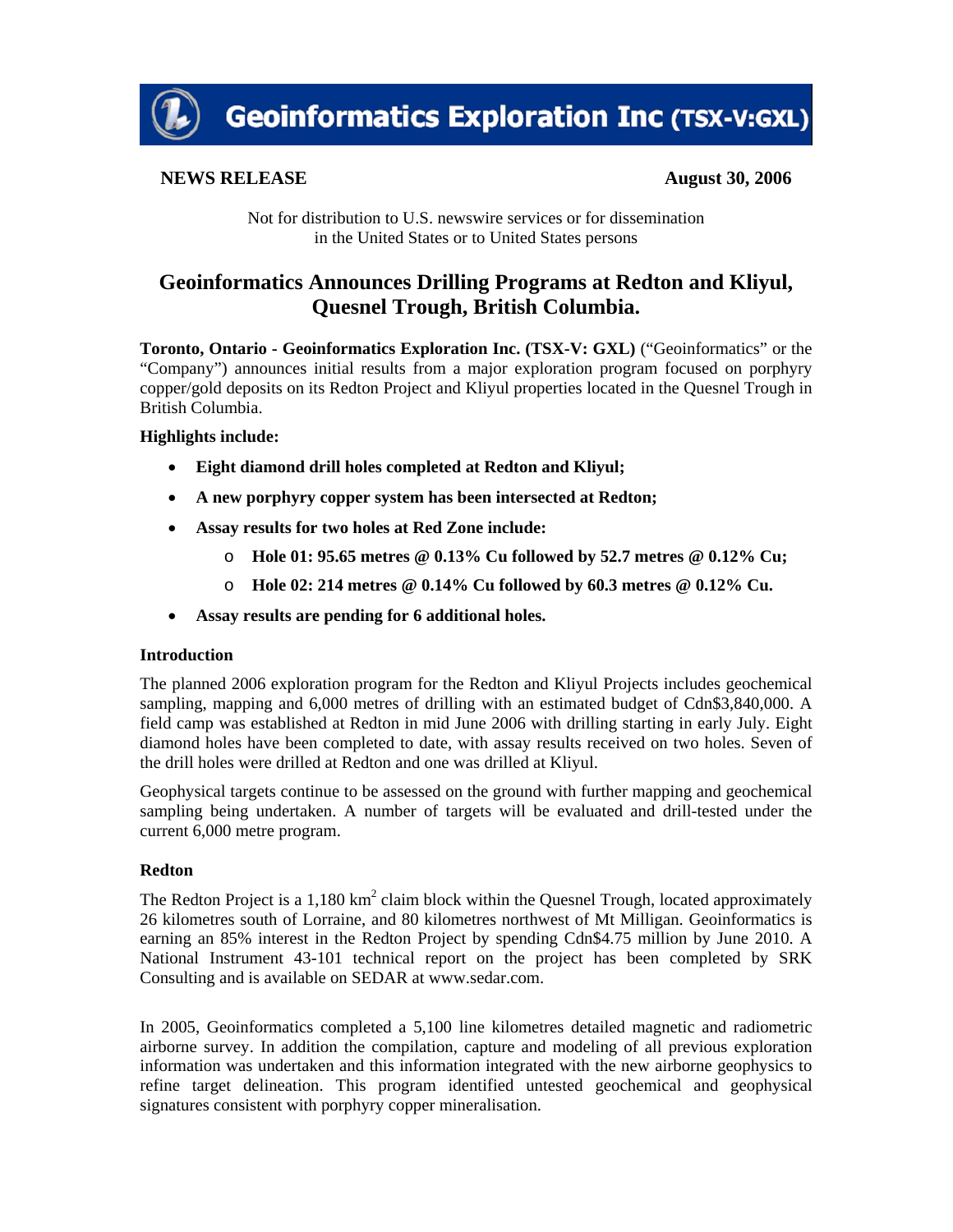To date, the 2006 field exploration program has concentrated in the northern portion of the property. Geological mapping has highlighted a five kilometre long northeast trending corridor of propylitic alteration within which local zones of potassic alteration occur. Mapping and sampling of the corridor has been completed and two targets have been drill tested. Four holes, RZ06\_01, RZ06 02; RZ06 03 and RZ06 04 have been drilled on the Red Zone with three holes having sporadic disseminated, fracture controlled and vein hosted porphyry style copper mineralization. Assay results have been received from holes 01 and 02 that are tabulated in Table 1 below. Hole RZ06\_04, when compared to holes RZ06\_01 and RZ06\_02, had visually more apparent copper mineralization which extended for 50 metres down hole. Hole RZ06\_03 contained more distil propylitic alteration. Assay results for holes 03 and 04 are still pending.

Three holes at the Tak target had distal propylitic alteration with visually, minor copper mineralization. Assay results from the Tak holes are pending.

| Hole          | <b>Downhole</b> | <b>Interval</b> | Copper         | Gold  | <b>Silver</b> |
|---------------|-----------------|-----------------|----------------|-------|---------------|
| <b>Number</b> | Depth           | Width           | $\frac{6}{10}$ | g/t   | g/t           |
|               | from (m)        | (m)             |                | (ppm) | (ppm)         |
| RZ06_01*      | 9.35            | 95.65           | 0.13           | 0.07  | 0.78          |
| Including**   | 11.00           | 12.00           | 0.24           | 0.18  | 1.18          |
|               | 84.00           | 4.00            | 0.21           | 0.11  | 1.22          |
|               | 96.00           | 7.00            | 0.21           | 0.08  | 1.49          |
|               |                 |                 |                |       |               |
| RZ06_01*      | 200.00          | 7.00            | 0.21           | 0.03  | 1.45          |
|               |                 |                 |                |       |               |
| RZ06_01*      | 221.00          | 52.71           | 0.12           | 0.06  | 0.80          |
| Including**   | 233.00          | 13.00           | 0.231          | 0.107 | 1.385         |
|               | 252.00          | 4.00            | 0.220          | 0.081 | 1.437         |
|               |                 |                 |                |       |               |
| RZ06_02*      | 25              | 214             | 0.14           | 0.11  | 0.88          |
| Including**   | 63.00           | 24.00           | 0.21           | 0.13  | 1.01          |
|               | 93.20           | 43.35           | 0.25           | 0.24  | 1.34          |
|               | 146.00          | 4.00            | 0.26           | 0.20  | 1.69          |
|               | 155.05          | 5.30            | 0.19           | 0.18  | 1.06          |
|               |                 |                 |                |       |               |
| RZ06_02*      | 252.7           | 60.3            | 0.12           | 0.05  | 0.87          |
| Including**   | 298.00          | 8.00            | 0.19           | 0.05  | 1.50          |

**Table 1 Summary of assay results for two holes**

\*Major intervals calculated using a 0.05% Copper cut-off, with minimum width of 4metres and maximum internal dilution of 8metres

\*\* Minor intervals calculated using a 0.15% Copper cut-off, with minimum width of 4metres and maximum internal dilution of 4metres.

All samples derived from 2 metres sawn half-core and processed at the ACME Laboratory, Vancouver using a 30g charge and ICPOES & ICPMS. Field standards and blanks inserted at ratio 1:18.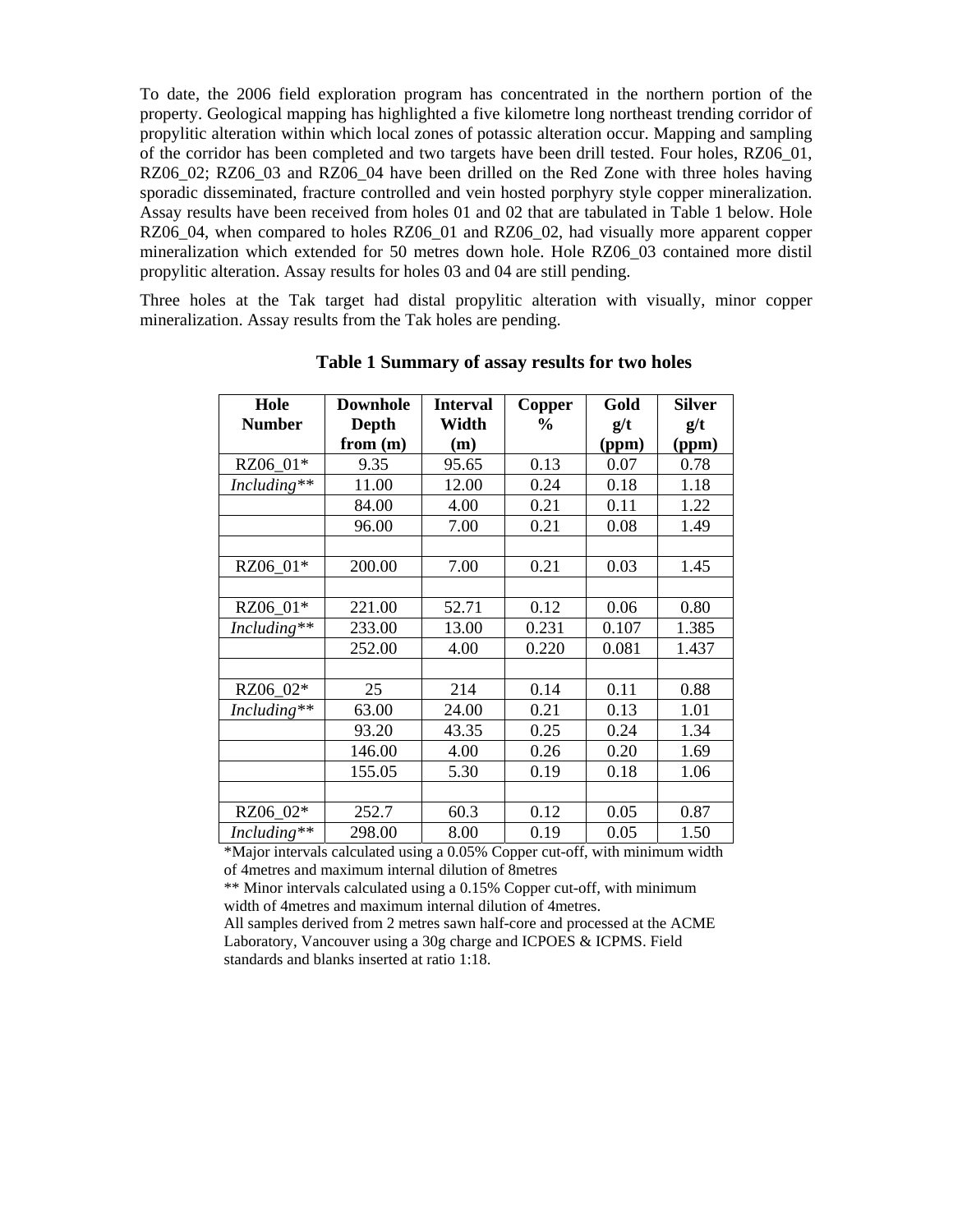| <b>Prospect</b>              | Hole ID | <b>Depth</b> | Dip/ Azimuth |  |
|------------------------------|---------|--------------|--------------|--|
| Red Zone                     | RZ06_01 | 273.27       | $-50/110$    |  |
| Red Zone                     | RZ06 02 | 408.13       | $-60/270$    |  |
| Red Zone                     | RZ06 03 | 401.73       | $-60/270$    |  |
| Red Zone                     | RZ06 04 | 370.64       | $-60/270$    |  |
| Tak                          | TK06 01 | 356.76       | $-60/330$    |  |
| Tak                          | TK06 02 | 307.24       | $-60/335$    |  |
| Tak                          | TK06 03 | 286.66       | $-60/155$    |  |
| Kliyul                       | KL06 30 | 325.4        | $-30/230$    |  |
| <b>Total metres drilled:</b> |         | 2,729.83m    |              |  |

## **Table 2 Summary of drill holes completed**

### **Kliyul Project**

The Kliyul Project is a 127  $km^2$  claim block located approximately 65 kilometres southeast of the Kemess mine. Kliyul was acquired under the Master Strategic Alliance Agreement (the "Master Agreement") with Kennecott Exploration Company ("Kennecott"). The Kliyul project is a comparatively advanced stage project with past exploration work that includes over 20 drill holes. The area is underlain by a late Triassic volcano-sedimentary succession of the Takla Group and a variety of Triassic-Jurassic intrusive rocks.

To date exploration at Kliyul has focused on a detailed three-dimensional review of previous work that includes diamond core and reverse circulation drilling, ground and aeromagnetic surveys, an induced polarization survey, mapping, and extensive soil geochemistry. All areas of geochemical and geophysical anomalism have subsequently been investigated, in addition to areas of general geological interest, such as gossanous outcrops. A discrete magnetic anomaly that has been the focus of prior drill campaigns has been confirmed as the most promising target and is approximately 500 metres x200 metres in plan. This target has produced intersections of copper-gold mineralization in past drill campaigns, but has only been drill tested to a vertical depth of 100 metres. A diamond drill core program is currently underway to test the depth extent of the system. One hole, KL06\_30, has been completed to a depth of 325.4 metres. Visual copper mineralization was observed over narrow intervals. Assay results are pending.

#### *Kennecott Master Agreement*

Under the Kennecott Master Strategic Alliance Agreement, Geoinformatics will spend US\$20 million on exploration projects from Alaska through to Mexico. The Redton and Kliyul Projects fall under the Master Agreement whereby Kennecott retains a one-time back-in right or a 2% net smelter royalty if the back-in right is not exercised.

#### *About Geoinformatics*

Geoinformatics is a global exploration company which has developed a unique and innovative approach to mineral exploration. The Company is actively exploring three significant properties located in British Columbia (*Redton*), the Battle Mountain Trend region of Nevada (*Colorback*), and Sinaloa, Province, Mexico (*La Noria*), respectively under the Kennecott Master Agreement. The Company also has an extensive portfolio of other property interests and royalties covering a wide range of minerals in Australia and New Zealand and North America.

Under the Kennecott Agreement, Geoinformatics will use its scientific and technology platform (the *"Geoinformatics Process")* which integrates data aggregation, data mining and threedimensional modeling to identify and prioritize 30 or more exploration drill targets over the next two years. The Geoinformatics Process has been designed to assist in understanding and quantifying risk at a much earlier stage of the exploration cycle than has traditionally been